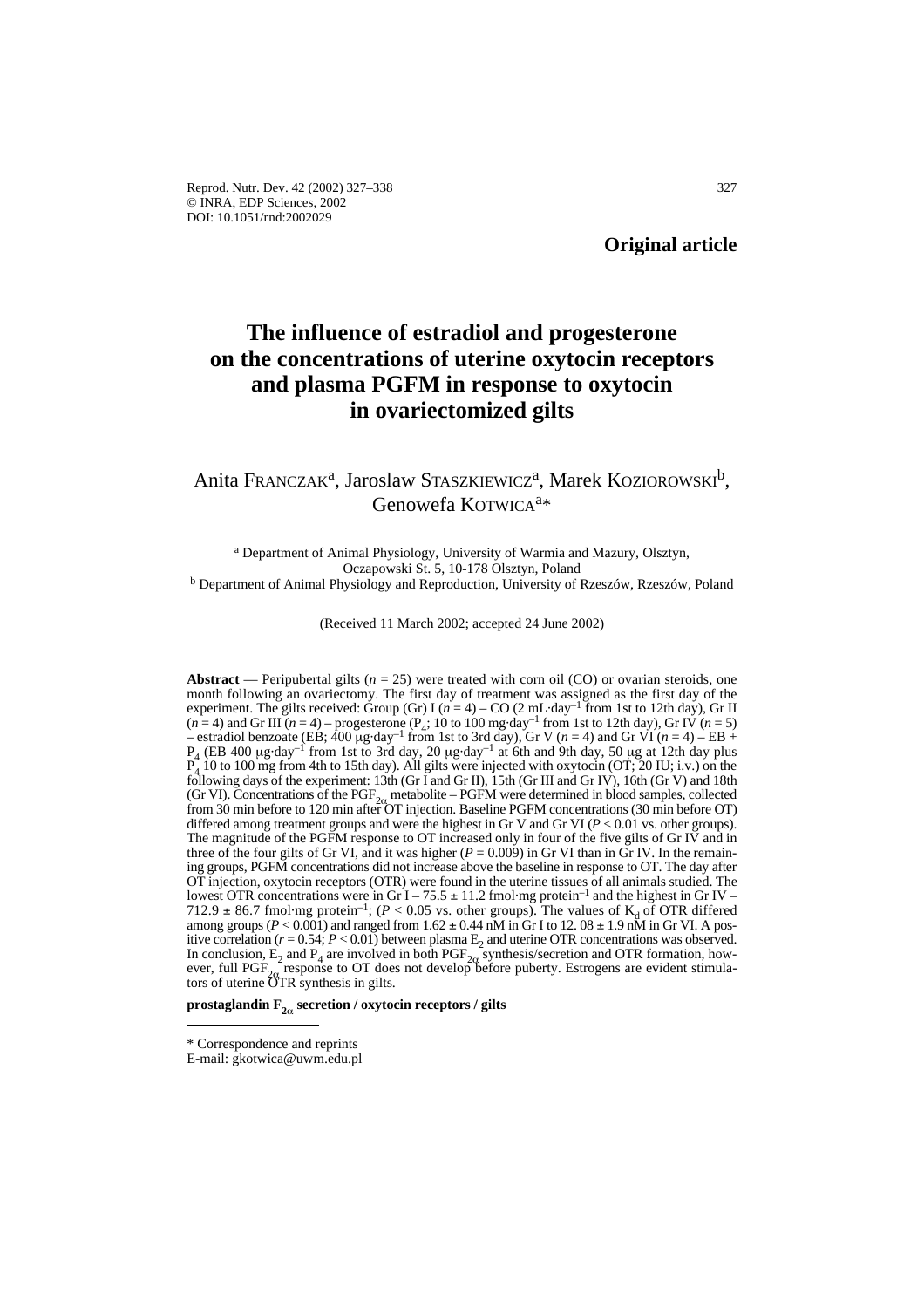## **1. INTRODUCTION**

Oxytocin binding with its own uterine receptor is involved in the regulation of  $PGF_{2\alpha}$  secretion in pigs [50, 51] and ruminants [12, 31]. Concentrations of specific OTR in the endometrium and  $PGF_{2\alpha}$ respond to OT challenge change during the course of the oestrous cycle in gilts [10, 20, 33, 51], ewes [43, 48] and cows [13, 31]. Generally, the highest OTR concentrations are observed during oestrus and the lowest in the mid-luteal phase. Elevation in both mRNA OTR and OTR concentrations in the luminal epithelium of the endometrium is observed around luteolysis in the ewes [37, 41, 44]. However, in pigs, luteolysis is not preceded by a temporal increase in endometrial OTR [29, 33]. In sows, the concentration of plasma  $PGF_{2\alpha}$  metabolite (PGFM) significantly increased in response to the OT administered around luteolysis (days 14–16), but there is no response during the early luteal phase (days 4–6) and a weak response is found in the mid-luteal phase (days  $9-12$ ) of the oestrous cycle [6, 20]. These data indirectly suggest that cyclic changes of estrogens  $(E_2)$  and the  $P_4$  level during the oestrous cycle may influence uterine OTR concentration and  $PGF_{2\alpha}$ response to OT. The results of an in vitro study on luminal epithelial cells of pregnant ovine endometrium showed that the expression of the OTR gene was stimulated by  $E<sub>2</sub>$ and inhibited by  $P_4$  [28].

Functional OTR were measured in endometrial cells of ovariectomized (OVX) ewes and cows treated with  $E_2$  and  $P_4$  [3, 24, 27, 41]. The regulatory effect of steroids on OTR concentration is dependent on the following: (1) the duration of the exposure of uterine cells to  $E_2$  and  $P_4$ ; (2) the availability of respective steroid receptors in these cells; (3) the ratio of plasma concentrations of  $E_2$ and  $P_4$  and; (4) the sequence of hormone action on target uterine cells [49]. Ovarian steroids are also necessary for the biosyn-

thesis of  $PGF_{2\alpha}$  in endometrial cells [7, 8]. Estrogens and  $P_4$  are involved in the accumulation of lipid droplets and the accessibility of arachidonic acid in endometrial cells [38]. Estrogens affect the activity of the cyclooxygenase pathway [7] whereas  $P_4$ affects prostaglandin synthase [8]. Edgerton et al. [11] showed that OVX sows must receive both  $E_2$  and  $P_4$  replacement for the secretion of  $\widehat{PGF}_{2\alpha}$  in response to OT. However their study did not explain the role of  $E<sub>2</sub>$ and  $P_4$  in uterine OTR formation in sows. Based on the results of the experiments in ewes [3, 41, 47] and cows [24] and presumably also in sows,  $E_2$  and  $P_4$  are involved in this process. Therefore, in this study the peripubertal gilts were ovariectomized and treated with EB and  $P_4$  to determine the role of  $E_2$  and  $P_4$  in both  $\overline{PGF}_{2\alpha}$  secretion in response to OT and in uterine OTR production.

## **2. MATERIALS AND METHODS**

## **2.1. Animals and experimental design**

Peripubertal gilts  $(n = 25)$  were used in this study. One month after ovariectomy, a polyvinyl chloride catheter was inserted into the jugular vein [23] of seven to eight month-old gilts (mean body weight  $100 \pm$ 9 kg). The gilts were divided into six groups and received as follows: Gr I  $(n = 4)$  – CO  $(2 \text{ mL-day}^{-1}$  from the 1st to 12th day), Gr II  $(n = 4)$  and Gr III  $(n = 4) - P_4$  (10 to 100 mg·day<sup>-1</sup> from the 1st to 12th day), Gr IV  $(n = 5)$  – EB (400 µg·day<sup>-1</sup> from the 1st to 3rd day), Gr V  $(n = 4)$  and Gr VI  $(n = 4) - EB + P<sub>4</sub> (EB; 400 \mu g \cdot day^{-1} from$ the 1st to 3rd day, 20  $\mu$ g·day<sup>-1</sup> at the 6th and 9th day and 50 µg at the 12th day plus  $P_4$  10 to 100 mg·day<sup>-1</sup> from the 4th to 15th day). The first day of injection was assigned as the first day of the experiment. Half of the daily dose of injected substances was given at 8.00 a.m. and the other half at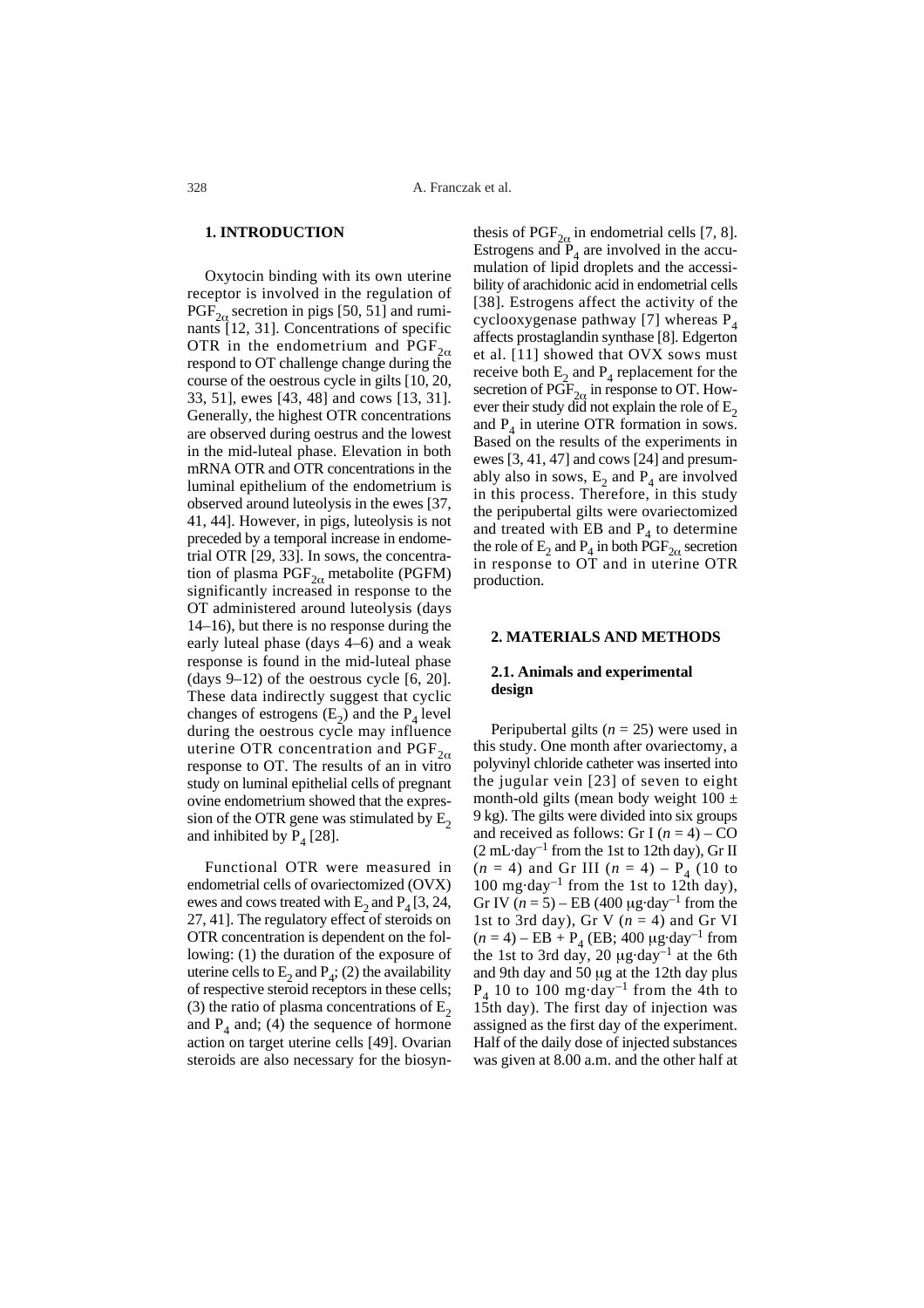8.00 p.m. Doses and the schedule of EB and  $P_4$  injection were chosen for the assurance of plasma  $E_2$  and  $P_4$  concentrations typical for the oestrous cycle in gilts [15, 52]. The detailed schedule of treatment is given in Table I. All studied gilts received OT (20 IU; i.v.; Intervet, Holand; Tab. I): on day 13 (Gr I and Gr II), day 15 (Gr III and Gr IV), day 16 (Gr V) and day 18 (Gr VI). Blood samples were collected for the analysis of plasma PGFM concentrations. The next day following OT administration, the gilts were slaughtered and fragments of the uterine wall were collected for the determination of OTR concentrations (Tab. I).

#### **2.2. Blood samples and uterine tissue collection**

Before the morning injection of CO or hormones, blood samples were collected once daily for determining  $E_2$  and  $P_4$  plasma concentrations. On the day of OT administration, gilts were bled every 10 min for 0.5 hour before and every 5 to 10 min for two hours after OT injection, for plasma PGFM and OT analysis.

Because the endometrium was not fully developed, especially in gilts of Gr I and Gr IV, the fragments of the middle part of the uterine wall (5 g) were isolated from all studied gilts immediately after they were slaughtered. These tissues were frozen in liquid nitrogen and stored at –70 °C until OTR concentrations could be analysed.

#### **2.3. Plasma hormone determination**

Plasma hormones were determined by RIA according to: Homanics and Silvia [18] for PGFM, Ottobre et al. [35] for  $P_4$ , Hotchkiss et al. [19] for  $E<sub>2</sub>$  and Schams and Prokopp [40] for OT. The specificity of the antibodies and assay validation of these hormones were described earlier [9, 21, 22, 45]. Intra- and inter-assay coefficients of variations in these studies were: PGFM – 3.8%

and 4.7%;  $P_A$  – 3.8% and 5.3%;  $E_2$  – 3.4% and  $4.1\%$ ;  $\overrightarrow{OT} - 4.3\%$  and  $4.7\%$ .

## **2.4. Determination of OTR concentration**

Concentrations of OTR were determined according to Mirando et al. [32] and Whiteaker et al. [50]. The tissue was homogenised and then centrifuged at  $80000 \times g$  for 90 min in 4 °C. For the Scatchard curve construction,  $[{}^{3}H]$ OT (spec. activity 9.25 MBq·mmol<sup>-1</sup>; NEN Boston, USA) at concentrations of 0.125, 0.25, 0.5, 1 and 2 pmol and 400 pmol OT were used. The protein level was analysed according to the Bradford method [39]. The specificity of  $[3H]$ OT binding was indicated by displacement with related peptides, which was 96.23% for OT, 99.33% for  $(Tyr^4, Gln^7)$  – OT – and 41% for lisynevasopressin.

#### **2.5. Statistical analysis**

For verification of the accuracy of EB and  $P_4$  doses, the mean plasma concentrations of  $E_2$  and  $P_4$  were calculated for each day on which these hormones were injected. The mean ( $\pm$  SEM) plasma levels of P<sub>4</sub>, E<sub>2</sub> and OT were also calculated on the days when OT was injected.

The baseline of PGFM was calculated for each gilt, as the mean of the concentrations from 30 to 0 min before OT injection. The magnitude of the PGFM response was defined as the maximum concentration of this metabolite, above the baseline, during the 30 min (0 to 30 min) after OT injection. These values were calculated for each gilt, but statistical analyses (by the Student *T*-test; Microsoft Excel 5.0/7.0) were done in four of the five gilts of Gr IV and in three of the four gilts of Gr VI. In the other groups studied, plasma PGFM levels increased in response to OT only in individual females. Plasma  $E_2$ ,  $P_4$ , OT and baseline PGFM levels on the day of OT injection were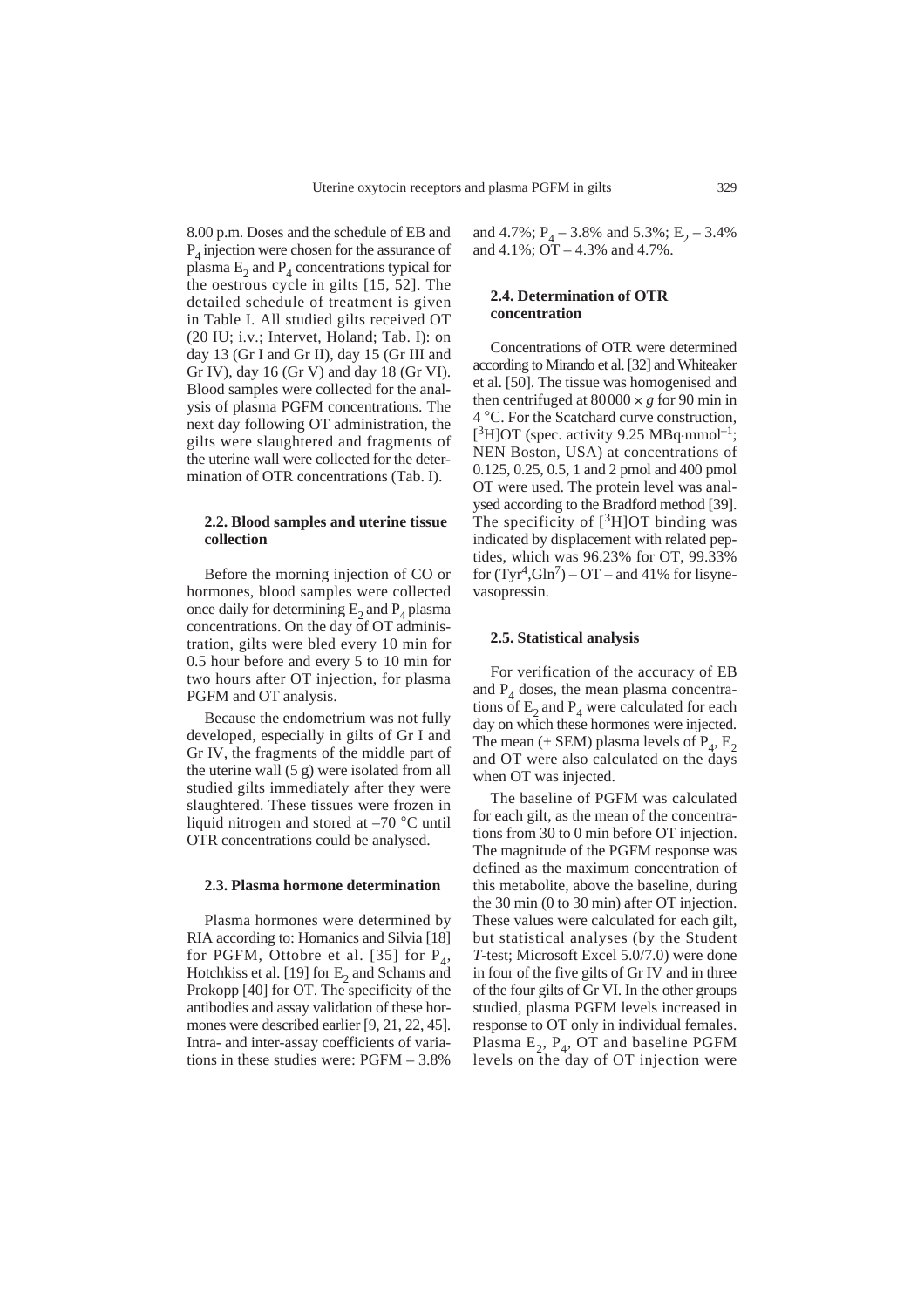| the experiment<br>Days of |                            |                                                   |                                      | Groups and treatments                       |                                |                                                      |  |
|---------------------------|----------------------------|---------------------------------------------------|--------------------------------------|---------------------------------------------|--------------------------------|------------------------------------------------------|--|
|                           | (corn oil)<br>(mL)<br>Gr I | Gr II and Gr III<br>$\mathrm{P}_4\,(\mathrm{mg})$ | $\frac{\rm Gr\,IV}{\rm EB\,}(\mu g)$ | EB ( $\mu g$ ) + P <sub>4</sub> (mg)<br>GrV |                                | EB ( $\mu g$ ) + P <sub>4</sub> (mg)<br>$\rm Gr\,VI$ |  |
|                           |                            |                                                   |                                      |                                             |                                |                                                      |  |
|                           |                            |                                                   | 6888                                 |                                             |                                |                                                      |  |
|                           | aaaaaaaaaaa $5$            |                                                   |                                      | 6880                                        |                                | 6880                                                 |  |
| 4                         |                            |                                                   |                                      |                                             |                                |                                                      |  |
|                           |                            |                                                   |                                      |                                             |                                |                                                      |  |
| <b>505</b>                |                            |                                                   |                                      | $\Omega$                                    |                                | $\Omega$                                             |  |
|                           |                            |                                                   |                                      |                                             |                                |                                                      |  |
|                           |                            |                                                   |                                      |                                             |                                |                                                      |  |
| $\infty$ $\circ$ $\infty$ |                            |                                                   |                                      | $\Omega$                                    |                                | $\overline{c}$                                       |  |
|                           |                            |                                                   |                                      |                                             |                                |                                                      |  |
|                           |                            |                                                   |                                      |                                             |                                |                                                      |  |
| $\frac{2}{13}$            |                            |                                                   |                                      | 50                                          |                                | 50                                                   |  |
|                           |                            | $\sigma$                                          |                                      |                                             | <b>E 8 8 4 6 8 8 8 9 5 5 5</b> | <b>E 8 8 4 6 8 8 8 5 5 5 5 5 6 7</b>                 |  |
| $\overline{4}$            | slaughter                  | slaughter                                         |                                      |                                             |                                |                                                      |  |
| 15                        |                            | $\overline{C}$                                    | $\overline{C}$                       |                                             | $\overline{100}$               |                                                      |  |
| $\overline{16}$           |                            | slaughter                                         | slaughter                            | $\overline{C}$                              |                                |                                                      |  |
| $\overline{1}$            |                            |                                                   |                                      | slaughter                                   |                                |                                                      |  |
| $^{18}$                   |                            |                                                   |                                      |                                             |                                | $\overline{C}$                                       |  |
| $\overline{19}$           |                            |                                                   |                                      |                                             |                                | slaughter                                            |  |

A. Franczak et al.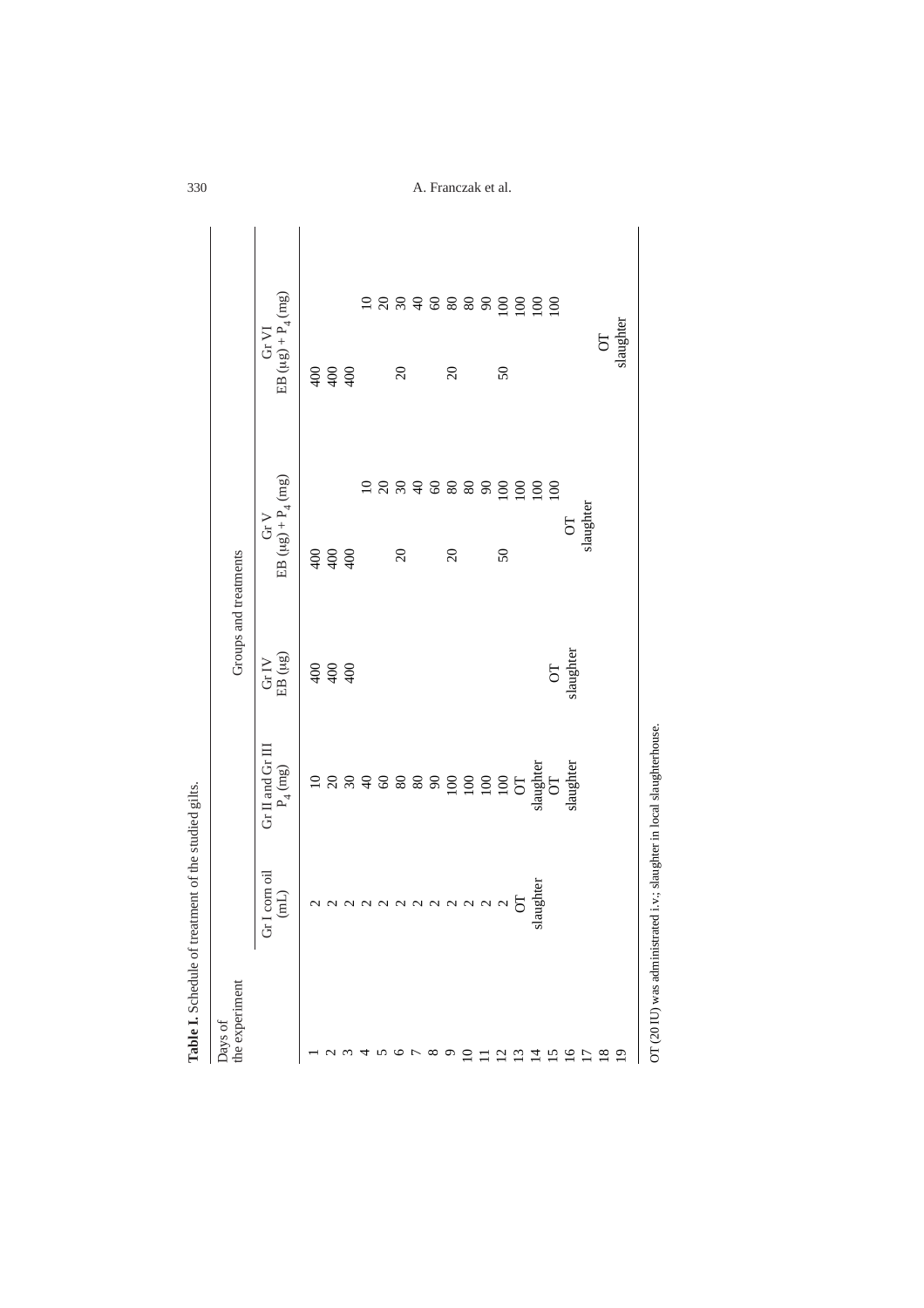compared between the groups with ANOVA using the GLM procedure of the Statistical Analysis System (SAS). ANOVA was also used for determining differences among the studied groups for OTR concentrations and their  $K_d$  (dissociation constants).

#### **3. RESULTS**

## **3.1. Plasma concentrations of P<sub>4</sub>, E2 and OT after administration of these hormones**

Plasma  $P_4$  concentrations in Gr I (CO) and in Gr IV (EB) were low (mean  $\pm$  SEM  $-0.4 \pm 0.09$  ng·mL<sup>-1</sup>) during all days of the experiment. In gilts receiving  $P_4$  and EB +  $P_4$  plasma  $P_4$  increased gradually and the hormone concentrations plateaued on days 7 to 14 (Gr II and Gr III; 24.4  $\pm$ 1.3 ng·mL<sup>-1</sup>) and 9 to 17 (Gr V and Gr VI;  $27.3 \pm 1.7$  ng·mL<sup>-1</sup>). On the days of OT injections, plasma  $P_4$  levels differed  $(P < 0.01)$  between the groups: II and III as well as V and VI, depending on the time from the last  $P_4$  injection (Tab. II, Fig. 1).

Mean plasma  $E<sub>2</sub>$  concentrations in gilts treated with corn oil (Gr I) or  $P_4$  (Gr II and Gr III) were at the same level (25.98  $\pm$ 1.61 pg·mL<sup>-1</sup>) during the whole experiment. The treatment of OVX gilts with EB or EB

 $+ P_4$  produced high plasma E<sub>2</sub> concentrations and it ranged from  $31.4 \pm 1.6$  pg·mL<sup>-1</sup> to  $260.3 \pm 1.6$  pg·mL<sup>-1</sup> (Gr IV) and from  $27.7 \pm 1.6$  pg·mL<sup>-1</sup> to  $156.2 \pm 39.9$  pg·mL<sup>-1</sup> (Gr V and Gr VI). In these groups plasma  $E<sub>2</sub>$ concentrations were above 30 pg·mL<sup>-1</sup> from the second to the last day of the experiment (Tab. II, Fig 1).

Oxytocin administration (20 IU; i.v.) caused an elevation of its plasma concentrations from  $19.0 \pm 1.9$  pg·mL<sup>-1</sup> before injection to 319.1  $\pm$  45.3 pg·mL<sup>-1</sup> 5 min after injection. Oxytocin plasma level was high (73.2  $\pm$  6.2 pg·mL<sup>-1</sup>) during one hour after OT treatment and this did not differ  $(P > 0.05)$  among the groups studied.

## **3.2. The influence of steroid treatments and OT administration on plasma PGFM concentrations**

The mean  $(\pm$  SEM) concentrations of PGFM on the days of OT injections (period from  $-30$  to  $+120$  min) are presented in Figure 1. On these days, baseline PGFM concentrations (period from –30 to 0 min) differed between the groups (Tab. II) and were the highest in the gilts receiving both steroids – Gr V and Gr VI ( $P < 0.01$  vs. other groups). In the gilts treated with  $P_4$ (Gr II and Gr III) or  $EB + P<sub>4</sub>$  (Gr V and

**Table II.** Mean ( $\pm$  SEM) plasma concentrations of  $P_4$ ,  $E_2$  (period from –30 to + 120 min) and PGFM (period from –30 to 0 min; baseline) in studied gilts on the days of experiment in which OT (20 IU) was administered.

| Groups               | Day of OT<br>injection | $P_A$ (ng·mL <sup>-1</sup> ) |                         | $E_2(pg\cdot mL^{-1})$ PGFM $(pg\cdot mL^{-1})$ |
|----------------------|------------------------|------------------------------|-------------------------|-------------------------------------------------|
| I (corn oil)         | 13                     | $0.4 \pm 0.08^a$             | $20.2 \pm 3.1^{\circ}$  | 69.1 $\pm$ 4,9a,b                               |
| II $(P_4)$           | 13                     | $26.7 + 2.1^{\circ}$         | $23.6 + 1.3a$           | $60.5 \pm 5.8^{\rm b}$                          |
| III(P <sub>A</sub> ) | 15                     | $8.6 \pm 1.1^{\rm b}$        | $29.1 + 3.9^a$          | $101.8 + 7.1^{\circ}$                           |
| IV $(EB)$            | 15                     | $0.4 + 0.1^a$                | $60.9 + 9.2^b$          | $82.6 \pm 8.1^{a,c}$                            |
| $V (EB + P4)$        | 16                     | $29.8 \pm 2.7^{\circ}$       | $93.6 \pm 20.6^{\circ}$ | $128.6 \pm 8.9$ <sup>d</sup>                    |
| VI $(EB + P_A)$      | 18                     | $7.5 + 0.5^b$                | $37.3 + 3.4^{a,b}$      | $258.6 \pm 23.4^e$                              |

a, b, c, d, e Means within column with different superscripts differ (*P* < 0.01).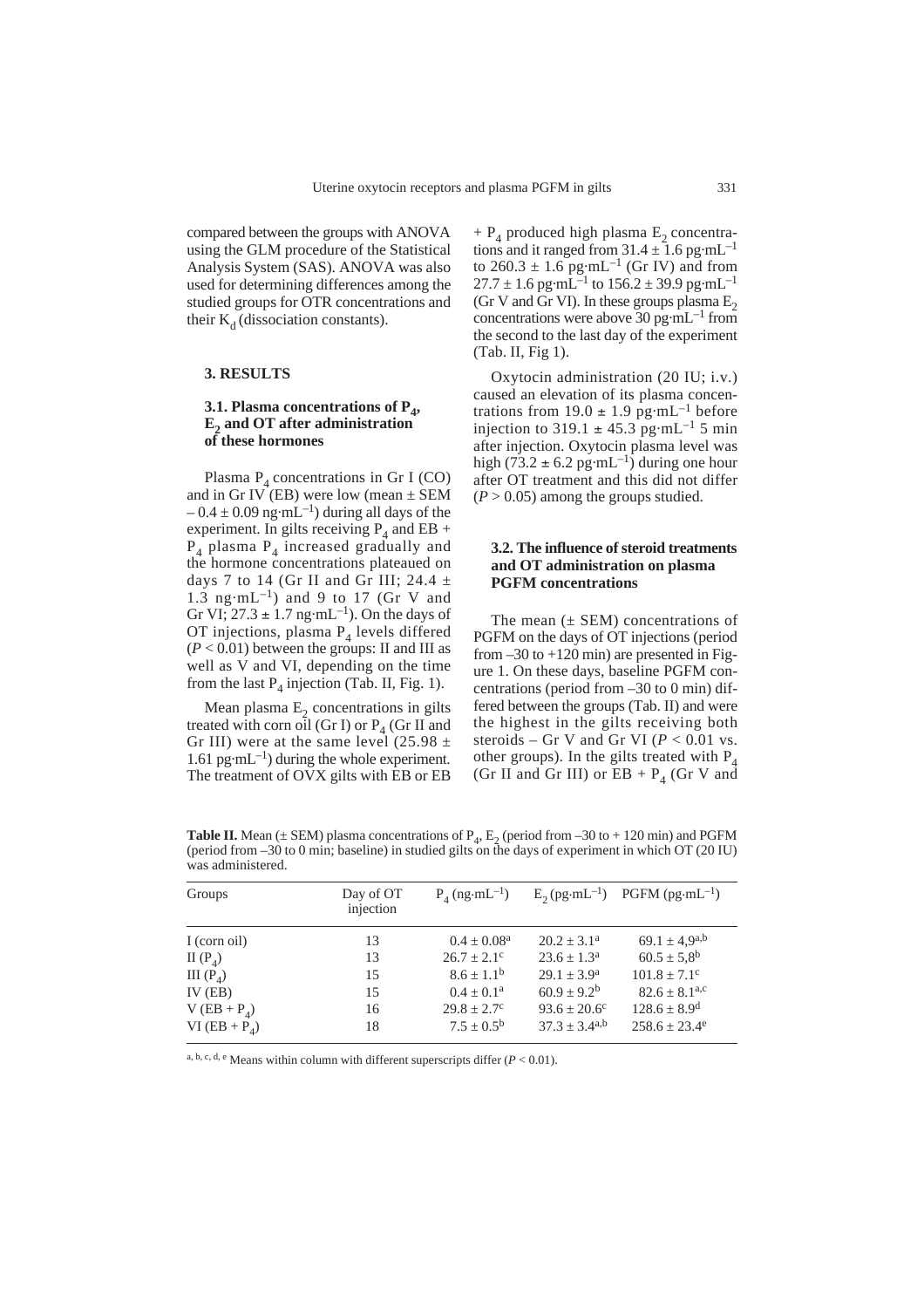

**Figure 1.** Effect of OT injection (20 IU; i.v.) on plasma PGFM concentrations (mean ± SEM) in ovariectomized gilts treated with corn oil (CO), progesterone  $(F_a)$ , estradiol benzoate (EB) and EB +  $P_4$ . Bars present plas **Figure 1**. Effect of OT injection (20 IU; i.v.) on plasma PGFM concentrations (mean ± SEM) in ovariectomized gilts treated with corn oil (CO), progesterone (P<sub>4</sub>), estradiol benzoate (EB) and EB + P<sub>4</sub>. Bars present plasma P<sub>4</sub> and estradiol 17 $\beta$  (E<sub>2</sub>) concentrations (mean  $\pm$  SEM) on the day of experiment when OT (20 IU; i.v.) was injected (details in Tab. I).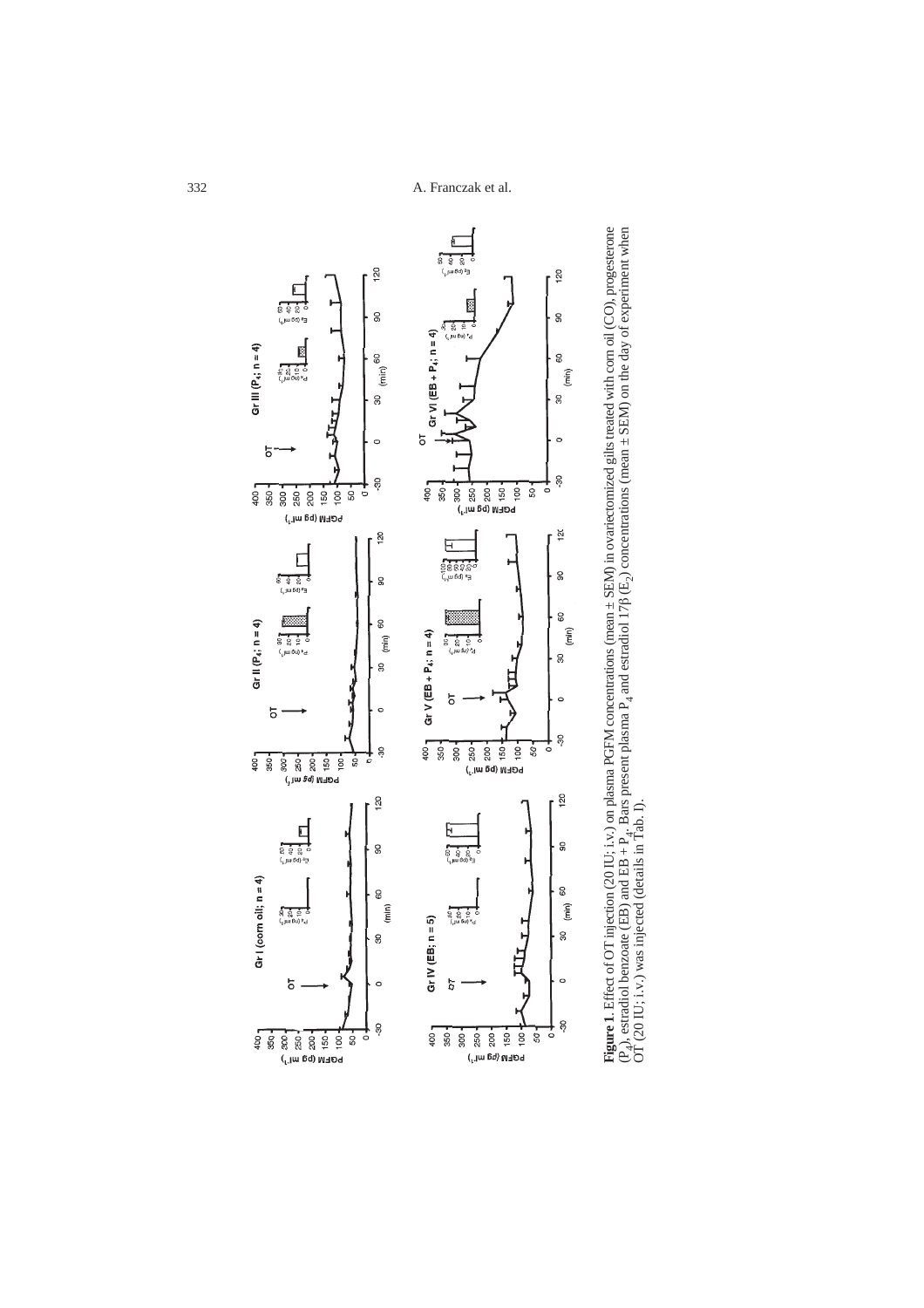Gr VI), basic PGFM levels were higher  $(P < 0.01)$  in Gr III vs. Gr II and in Gr VI vs. Gr V. Baseline concentrations of PGFM were correlated with  $E_2$  ( $r = 0.48$ ;  $P < 0.01$ ) in all groups and with  $P_4$  ( $r = -0.289$ ;  $P = 0.01$ ) in groups II, III, IV and V.

An increase of plasma PGFM concentrations after OT injection were noticed in four of the five gilts of Gr IV (EB) and in three of the four gilts of Gr VI (EB +  $P_A$ ). The magnitude of the PGFM response to OT was higher in gilts of Gr VI – 64.5  $\pm$ 10.4 pg·mL<sup>-1</sup> than in gilts of Gr IV – 28.5  $\pm$ 4.2 pg·mL<sup>-1</sup>; ( $P = 0.009$ ). The responses in the other groups were not significant.

#### **3.3. Concentrations of OTR in uterine tissues**

The mean  $(\pm$  SEM) uterine OTR concentrations are shown in Figure 2. Oxytocin receptors were present in the uterus of all studied gilts. In Gr I (CO) OTR concentration was the lowest  $(75.33 \pm 11.2 \text{ fmol·mg})$ protein<sup>-1</sup>;  $P < 0.05$  vs. other groups). The administration of  $P_4$  (Gr II and Gr III) or EB (Gr IV) alone increased OTR concentrations by about three-fold (mean  $\pm$  SEM  $270.1 \pm 31.7$  fmol·mg protein<sup>-1</sup>) and tenfold (712.86  $\pm$  86.74 fmol·mg protein<sup>-1</sup>;

*P* < 0.05 vs. other Groups), respectively. In gilts treated with  $EB + P_4$  (Gr V and Gr VI) the mean OTR concentration was 234.1  $\pm$  29.1 fmol·mg protein<sup>-1</sup>. Uterine OTR concentration was positively correlated ( $r = 0.54$ ;  $P < 0.01$ ) with plasma E<sub>2</sub> level but was not correlated with the  $P_4$  level  $(r = -0.08; P < 0.7).$ 

The mean value of  $K_d$  of OTR for all groups studied was  $6.15 \pm 1.92$  nM and it ranged from  $1.62 \pm 0.44$  nM (Gr I) to  $12.08 \pm 1.9$  nM (Gr VI). The value of Kd of OTR did not differ  $(P > 0.05)$  in Gr II vs. Gr III (mean  $\pm$  SEM – 3.92  $\pm$  0.53 nM) and in Gr V vs. Gr VI (mean  $\pm$  SEM – 11.4  $\pm$ 2.13 nM). The significant differences of Kd were in Gr I vs. values in Gr IV (5.51  $\pm$ 1.15 nM; *P* < 0.05), Gr V and Gr VI  $(P < 0.001)$  and in Gr II and Gr III vs. values in Gr V and Gr VI (*P* < 0.001).

Plasma PGFM concentration after OT administration was not highly correlated  $(r = 0.1; P > 0.6)$  with the concentrations of uterine OTR.

## **4. DISCUSSION**

The doses and frequency of  $P_4$  administration in the studied gilts resulted in typical profiles and concentrations of plasma  $P_4$  for



**Figure 2.** Mean ( $\pm$  SEM) concentrations of uterine oxytocin receptors in ovariectommized gilts treated with corn oil, progesterone (P<sub>4</sub>), estradiol benzoate (EB) and EB + P<sub>4</sub> (details in Tab. I).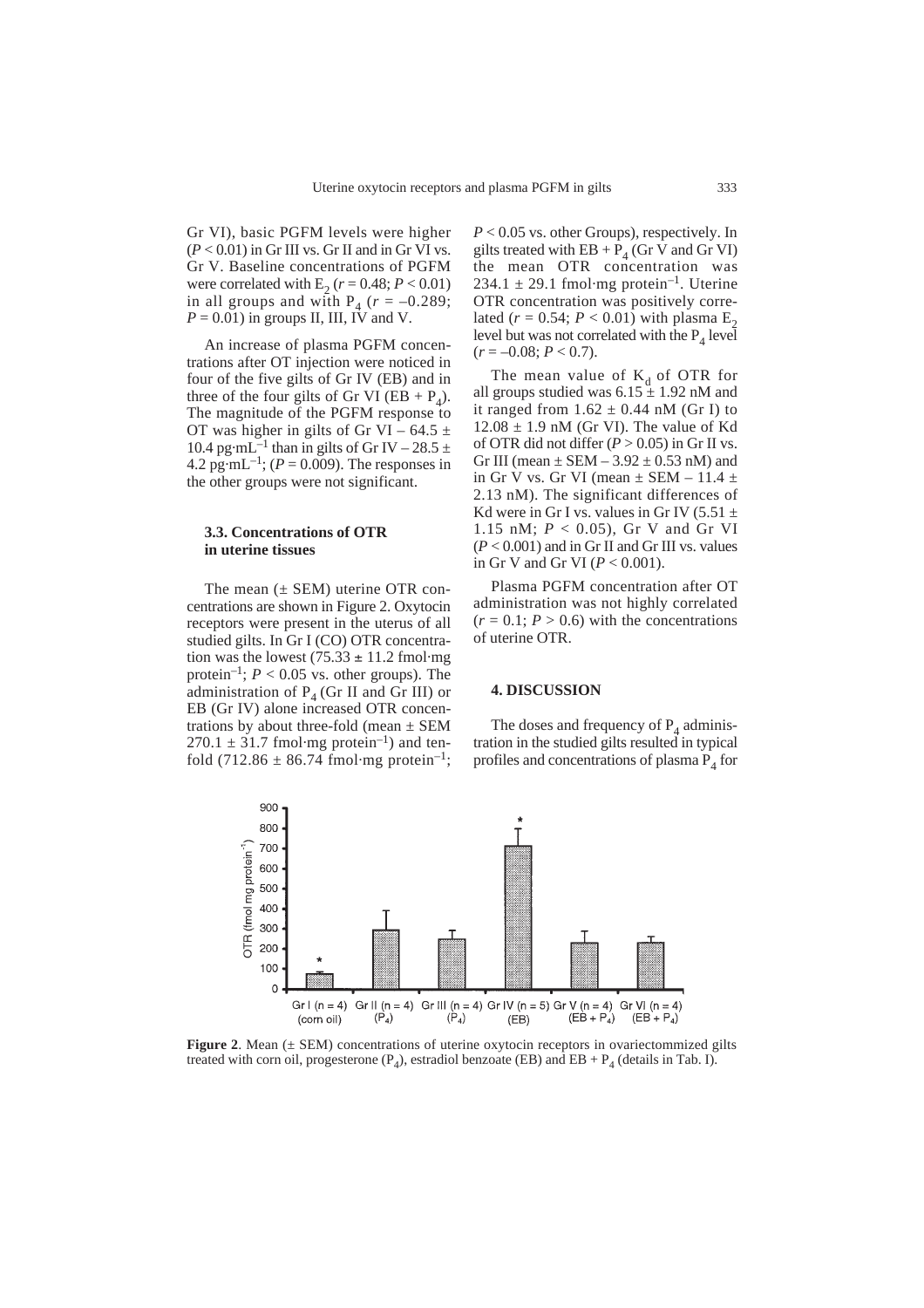the luteal phase of the oestrous cycle [52]. However, injections of EB increased plasma  $E<sub>2</sub>$  concentrations considerably above the physiological level [5].

Baseline concentrations of PGFM were higher in the gilts treated with  $EB + P<sub>4</sub>$  (Gr V and Gr VI), compared to the other groups. Thus the results of this study confirmed the interaction of  $E_2$  and  $P_4$  for  $PGF_{2\alpha}$  synthesis in the uterus [8, 38]. Simultaneously, it was shown that during  $P_4$  dominance  $PGF_{2\alpha}$ secretion had been suppressed. In gilts with higher plasma  $P<sub>4</sub>$  levels, baseline PGFM concentrations remained lower (results of Gr II vs. Gr III and Gr V vs. Gr VI). In cyclic gilts basic and OT-stimulated plasma PGFM concentrations were higher on days 14–16 of the oestrous cycle, i.e. on days when plasma  $P_4$  started to decline [20, 36].

After a few days of activity of ovarian steroids in OVX gilts, OT administration had a weak influence on  $\text{PGF}_{2\alpha}$  secretion. The magnitude of the PGFM response above the baseline increased only in seven of the twenty-five studied gilts. The ineffectiveness of OT treatment was not due to the dose of the peptide used since the injection of 20 IU OT resulted in its plasma level being comparable to the values measured in sows during parturition [16], mating [22] or suckling [34]. Moreover, in our earlier study (Franczak, data unpublished) 20 IU OT were administered to cyclic gilts on days 15 to 18 of the oestrous cycle and resulted in a significant increase of plasma PGFM concentration. In this study plasma PGFM concentrations in OVX and steroidprimed gilts, were distinctly lower compared to the data of cyclic sows [10, 20, 36]. We ovariectomized peripubertal six to seven-month old gilts. Thus, our results suggest that high doses of ovarian steroids in peripubertal gilts are insufficient for  $PGF_{2\alpha}$ secretion/synthesis as is the case during the physiological oestrous cycle. In an in vitro study by Uenoyama et al. [46], endometrial cells of prepubertal gilts did not secrete

 $PGF_{2\alpha}$  in response to OT until arachidonic acid was given into the culture medium. In OVX non-treated ewes [27] and prepubertal heifers [14], OT also had no influence on  $PGF_{2\alpha}$  secretion. Presumably, in prepubertal and OVX non-treated females, there is an insufficient expression of genes for enzymes of the  $\text{PGF}_{2\alpha}$  synthesis pathway [38]. Whereas, Edgerton et al. [11] showed that in OVX multiparous sows, receiving  $E_2$  and  $P_4$  replacement, PGFM plasma concentrations increased significantly in response to exogenous OT. In these sows basic and OT-stimulated plasma PGFM levels were about ten-fold higher compared to the results in the gilts in this study. However, our results and those by Edgerton et al. [11] agree about the interaction of  $E_2$ +  $P_4$  for PGF<sub>2 $\alpha$ </sub> synthesis/secretion and the negative correlation between plasma  $P_4$  and PGFM response to OT.

Despite the PGFM response to OT in seven of the twenty-five gilts studied, OTR was present in the uterine wall of all these females. The low OTR concentration in the uterus of OVX-corn oil treated gilts increased about three-times and ten-times in response to injections of  $P_4$  and EB alone, respectively. In gilts receiving  $EB + P_4$  this increase was similar to that obtained in gilts treated with  $P_4$  alone. The results in cows [24] and ewes [41] showed that endometrial OTR concentrations were similar in animals treated with  $P_4$  and  $E_2$  alone as compared to those treated with  $P_4 + E_2$ . Likewise, in gilts with different plasma  $\overline{P}_4$ levels (Gr II vs. Gr III and Gr V vs. Gr VI), OTR concentrations were similar. Thus in OVX gilts, both EB and  $P_4$  stimulated OTR synthesis in the uterine tissues, but the effect of EB was much more evident. During the physiological oestrous cycle, the highest endometrial OTR concentrations in gilts were also in the periestrous period and the lowest were during  $P_4$  dominance (luteal phase) [33]. In OVX pubertal ewes [47] and cows [24], OTR concentrations in the uterine tissues were high immediately following ovariectomy and they decreased gradually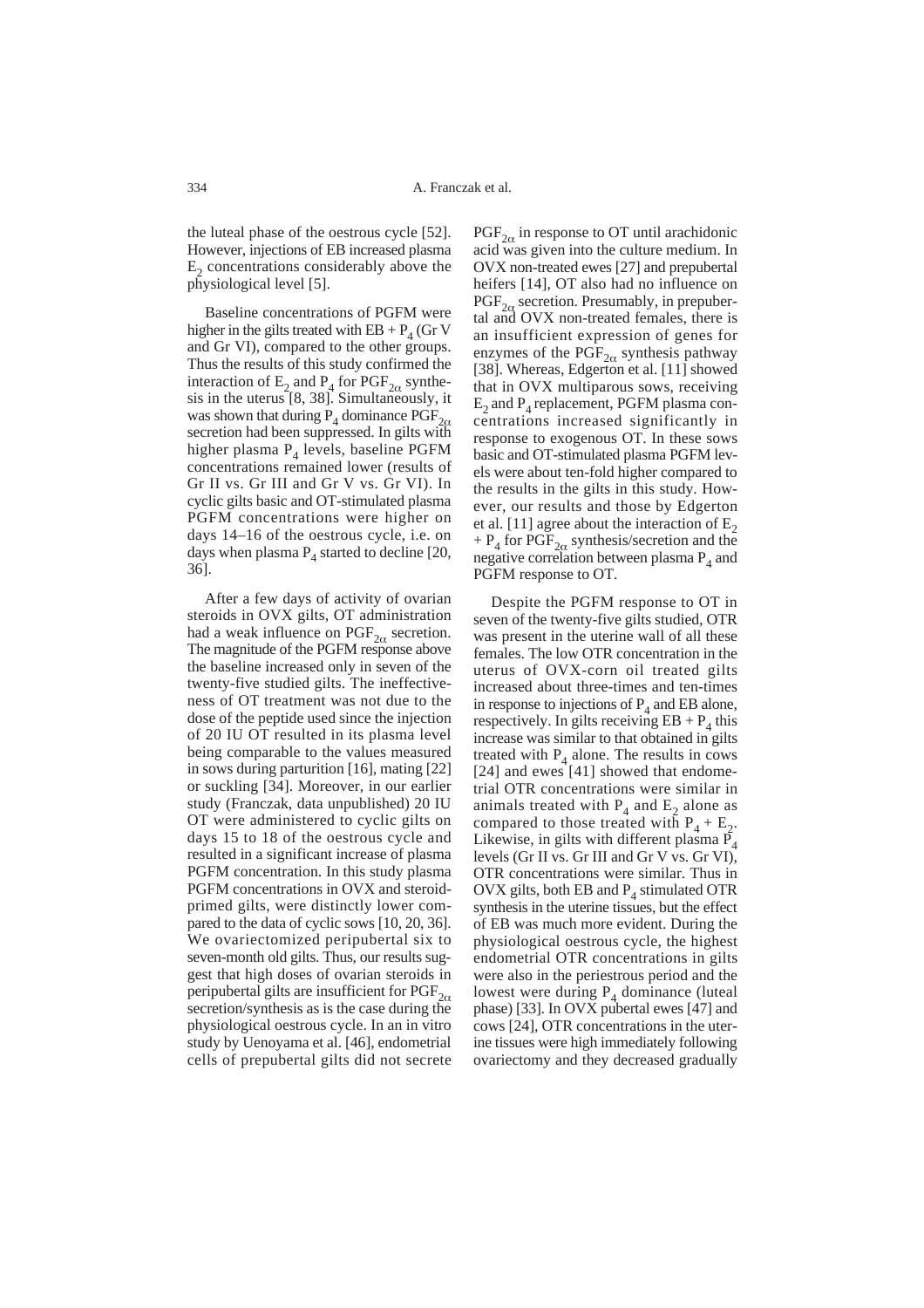thereafter. A low uterine OTR level was also noticed in prepubertal heifers [14] and OVX ewes three months following ovariectomy [41]. The results of this study and those in heifers [14] and ewes [41] suggest that basic OTR concentration in females is independent of the ovarian steroids. On the contrary, it was shown that adrenal steroids of OVX gilts are the precursors of estrogens. These estrogens may cause an increase in the synthesis of endometrial glycoproteins, i.e. the 30-kDa glycoprotein [15]. It is possible that adrenal estrogens in OVX gilts may be involved in uterine OTR synthesis.

The effect of exogenous  $E_2$  or  $P_4$  was able to stimulate OTR synthesis in the uterine tissues, lasting several days. Estrogens may directly influence the on OTR gene; these steroids have a sensitive element on the OTR gene, causing the elongation of poly(A)-mRNA and stabilising the transcript [1, 2]. Whereas in studies by Uenoyama et al. [46], in endometrial tissues pooled from prepubertal gilts, and the next incubated with  $E_2$  or  $P_4$  OTR level did not increase. However, forskolin and cAMP increased OTR markedly in these studies. It was supposed that the 24 h-lasting activity of ovarian steroids used in this study, was insufficient for demonstrating the stimulatory effect of steroids shown in an actual experiment. In conclusion, the results of the present study and those of Uenoyama [46] suggest that  $E_2$ ,  $P_4$  and yet unknown fac $tor(s)$  acting throughout cAMP, are stimulators of OTR synthesis.

The dissociation constants of OTR in this study (mean  $\pm$  SEM; 6.15  $\pm$  1.9 nM) differed among groups and were higher compared to those obtained from the endometrium  $(2.32 \pm 0.5 \text{ nM})$  and myometrium  $(2.07 \pm 1.0 \text{ m})$ 0.1 nM) of cyclic gilts, investigated under the same experimental conditions (Franczak et al., 2001, data unpublished) and those of other authors [33, 50]. These results show a lower affinity of the studied OTR. Ludwig et al. [29] suggest that the endometrial responsiveness to OT in cyclic gilts is controlled at several levels of receptor activa-

tion, such as OTR population density, their affinity to OT and the subsequent stimulation of a second messenger pathway.

In the present experiment, OTR concentration was studied in a mix of endometrial and myometrial cells. The results of our unpublished study in gilts (Franczak et al., 2001) indicate a similar hormonal control of OTR levels in both uterine tissues. On the contrary to data in gilts,  $E_2$  mainly influenced post-receptor mechanisms in ewes, but had a weaker role in OTR synthesis [42]. In OVX cows, low  $E_2$  plasma concentrations stimulate whilst high  $E<sub>2</sub>$  concentrations inhibit the synthesis of endometrial OTR [24]. The role of  $P_4$  in OTR regulation in gilts also seems to be different in comparison to the results from ruminants. Endometrial cells, being under the influence of  $P_4$  for 10 days in ewes [25] and for 12 days in cows [30], had no functional OTR. However, OTR activity was observed between days 12–16 in ewes [26, 27] and days 16–20 in cows [24, 30], independently of plasma  $P_4$  concentrations. Our results suggest that uterine OTR in gilts becomes functional when plasma  $P_4$  starts to decline. The ability of  $P_4$  to bind directly with OTR to block their activity has been reported by Grazzini et al. [17] in rats and has been confirmed in heifers [4]. In conclusion, (1) in OVX peripubertal gilts treatment with  $E<sub>2</sub>$  and  $P_4$  basic plasma PGFM concentrations were influenced and the plasma metabolite level was higher in animals receiving  $E_2 + P_4$ ; (2) the response of PGFM on exogenous OT was weak in these gilts; (3) the uterine tissue of OVX gilts possessed OTR; (4)  $P_4$  and  $E<sub>2</sub>$  applied separately stimulated uterine OTR concentrations in OVX gilts, but the effect of  $E_2$  was more evident; and (5) the  $K_d$  of OTR differed among groups studied.

## **ACKNOWLEDGMENTS**

This study was supported by grant 02040.206 (University of Warmia and Mazury in Olsztyn). The authors are indebted to Dr. W.J. Silvia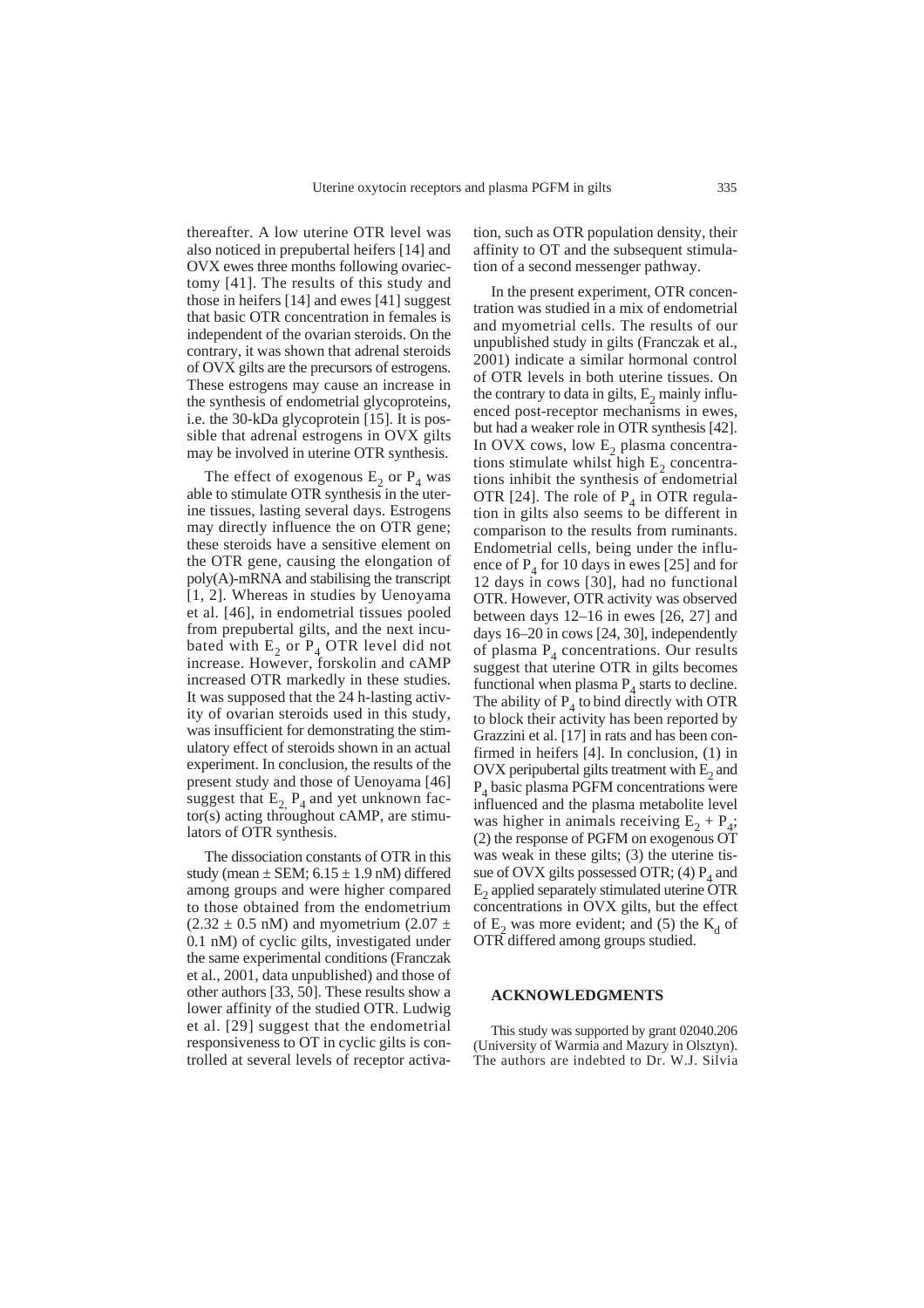(University of Kentucky, Lexington, USA) for providing PGFM antiserum, to Mrs Bogumiła Mikolajczyk and Mrs Janina Bukowska for their technical assistance during these studies and to Dr Mamadou Moussa Bah (Institute of Reproduction and Food Research of the Polish Academy of Science, Olsztyn, Poland) for his help in editing the abstract in French and to Mr Jeffrey Taylor for linguistic revision of the paper.

#### **REFERENCES**

- [1] Bale T.L., Dorsa D.M., Cloning, novel promoter sequence, and estrogens regulation of a rat oxytocin receptor gene, Endocrinology 138 (1997) 1151–1158.
- [2] Bale T.L., Pedersen C.A., Dorsa D.M., CNS oxytocin receptor mRNA expression and regulation by gonadal steroids, Adv. Exp. Med. Biol. 395 (1995) 269–280.
- [3] Beard A.P., Hunter M.G., Effects of progesterone pre-treatment on the oxytocin receptor concentration and the response to oxytocin during the stimulated early luteal phase in the ovariectomized ewe, J. Reprod. Fertil. 102 (1994) 57–63.
- [4] Bogacki M., Silvia W.J., Rekawiecki R., Młynarczuk J., Kotwica J., Inhibition of oxytocin binding and oxytocin stimulated prostaglandin  $\widetilde{F}_2\alpha$  secretion by progesterone in bovine endometrium, International Conference on the Female Reproduction Tract, 26–29 May, 2000, Frauenchiemsee, Germany.
- [5] Britt J.H., Esbenshade K.L., Ziecik A.J., Role of estradiol and gonadotropin-realising hormone in controlling negative and positive feedback associated with the luteinizing hormone surge in ovariectomized pigs, Biol. Reprod. 45 (1991) 478–485. ,
- [6] Carnahan K.G., Prince B.C., Mirando M.A., Oxytocin stimulates uterine secretion of prostaglandin  $F_2\alpha$  in cyclic and early pregnant swine, Biol. Reprod. 55 (1996) 838–843.
- [7] Charpigny G., Reinaud P., Tamby J.-P., Crémonon Ch., Martal J., MacLouf J., Guillomot M., Expression of cyclooxygenase-1 and -2 in ovine endometrium during the oestrus cycle and early pregnancy, Endocrinology 138 (1997) 2163–2171.
- [8] Dubois D.H., Smith L.C., Bazer F.W., Determination of porcine endometrial phospholipase  $A<sub>2</sub>$  activity and detection of immunoreactive cyclooxygenase during the oestrous cycle and early pregnancy, Reprod. Fertil. Dev. 5 (1993) 531–543.
- [9] Dziadkowiec I., Danilczyk H., Rembiesa R., Biosynthesis of progesterone in the placenta of rats (in Polish), Endocrinol. Pol. 33 (1982) 4–6.
- [10] Edgerton L.A., Kamiński M.A., Silvia W.J., Changes in uterine secretion of prostaglandin  $F_{2\alpha}$  in response to oxytocin during the oestrus cycle, early pregnancy, and estrogens – induced pseudopregnancy in swine, Biol. Reprod. 55  $(1996)$  657–662.
- [11] Edgerton L.A., Kamiński M.A., Silvia W.J., Effects of progesterone and estradiol on uterine secretion of prostaglandin  $F_{2\alpha}$  in response<br>to oxytocin in ovariectomized sows, Biol. Reprod. 62 (2000) 365–369.
- [12] Flint A.P.F., Leat E.L., Sheldrick E.J., Stewart H.J., Stimulation of phosphoinositide hydrolysis by oxytocin and the mechanism by which oxytocin controls prostaglandin synthesis in the ovine endomentrium, Biochem. J. 247 (1986) 798–805.
- [13] Fuchs A.R., Behrens O., Helmer H., Lui C.H., Barros C.M., Fields M.J., Oxytocin and vasopressin receptors in bovine endometrium and myometrium during the oestrus cycle and early pregnancy, Endocrinology 127 (1990) 629-636.
- [14] Fuchs A.R., Drolet P., Fortier A., Balvers M., Fields M.J., Ontogeny of oxytocin receptors and oxytocin-induced stimulation of prostaglandin synthesis in prepubertal heifers, Endocrinology 139 (1998) 2755–2764.
- [15] Geisert R.D., Dixon M.J., Pratt T., Schmitt R.A.M., Lessley B.A., McCann J.P., Isolation and characterization of a 30-kDa endometrial glycoprotein synthesized during the oestrus cycle and early pregnancy of the pig, Biol. Reprod. 53 (1995) 1038–1050.
- [16] Gilbert C.L., Goode J.A., McGrath T.J., Pulsatile secretion of oxytocin during parturition in the pigs: temporal relationship with fetal expulsion, J. Physiol. 475 (1994) 129–137.
- [17] Grazzini E., Guillon G., Mouilac B., Zingg H.H., Inhibition of oxytocin receptor function by direct binding of progesterone, Nature 392 (1998) 509–512.
- [18] Homanics G.E., Silvia W.J., Effects of progesterone and estradiol  $17\beta$  on uterine secretion of prostaglandin  $F_{2\alpha}$  in response to oxytocin in ovariectomized ewes, Biol. Reprod. 38 (1988) 804–811.
- [19] Hotchikiss J., Atkinson L.E., Knobil E., Time course of serum estrogens and luteinizing hormone (LH) concentrations during the menstrual cycle of the rhesus monkey, Endocrinology 89 (1971) 177–183.
- [20] Kieborz K.R., Silvia W.J., Edgerton L.A., Changes in uterine secretion of prostaglandin  $F_{2\alpha}$  and luteal secretion of progesterone in response to oxytocin during the porcine oestrus cycle, Biol. Reprod. 45 (1991) 950–954.
- [21] Kotwica G., Franczak A., Okrasa S., Kotwica J., Effect of an oxytocin antagonist on prostaglandin  $F_{2\alpha}$  secretion and the course of luteolysis in sows, Acta Vet. Hung. 47 (1999) 249–262.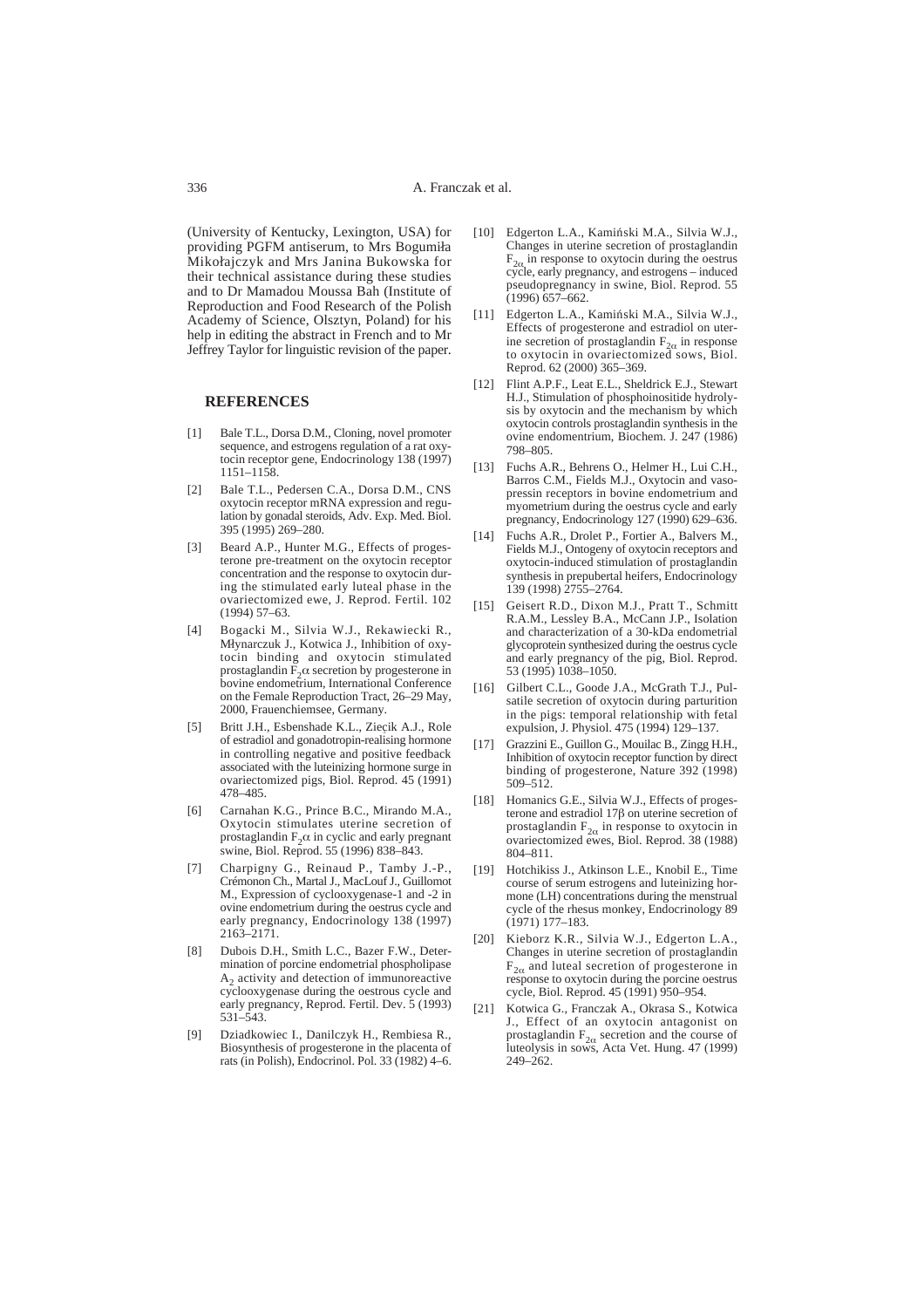- [22] Kotwica G., Sobczak J., Koziorowski M., Effects of opioid peptides, indomethacin and age on oxytocin and prolactin release during mating in sows, Reprod. Domest. Anim. 30 (1995) 257–263.
- [23] Kotwica J., Krzymowski T., Debek J., Cannulation of veins in pig for endocrines studies (in Polish), Med. Wet. 2 (1978) 118–120.
- [24] Lamming G.E., Mann G.E., Control of endometrial oxytocin receptors and prostaglandin  $F_{2\alpha}$ production in cows by progesterone and oestradiol, J. Reprod. Fertil. 103 (1995) 69–73.
- [25] Lau T.M., Gow C.B., Fairclough R.J., Increases in the oxytocin induced prostaglandin  $F_{2\alpha}$  response and reduction in the concentrations of endometrial oxytocin receptors in ewes in response to progesterone, J. Reprod. Fertil. 95 (1992) 11–18.
- [26] Lau T.M., Kerton D.J., Gow C.B., Fairclough R.J., Role of progesterone in the control of endometrial oxytocin receptors at luteolysis in sheep, J. Reprod. Fertil. 98 (1993) 229–233.
- [27] Lau T.M., Kerton D.J., Gow C.B., Fairclough R.J., Prolonged progesterone treatment increases the concentration of uterine oxytocin receptors in ovariectomized ewes, Anim. Reprod. Sci. 32 (1993) 205–212.
- [28] Leung S.T., Wathes D.C., Regulatory effect of steroid hormones and fetal tissues on expression of oxytocin receptor in the endometrium of late pregnant ewes, J. Reprod. Fertil. 115 (1999) 243–250.
- [29] Ludwig T.E., Sun B.-C., Carnahan K.G., Uzumcu M., Yelich J.V., Geisert R.D., Mirando M.A., Endometrial responsiveness to oxytocin during diestrus and early pregnancy in pigs is not controlled solely by changes in oxytocin receptor population density, Biol. Reprod. 58 (1998) 769–777.
- [30] Mann G.E., Lamming G.E., Progesterone inhibition of the development of the luteolytic signal in cows, J. Reprod. Fertil. 104 (1995) 1–5.
- [31] Mann G.E., Lamming G.E., Effect of the level of estradiol on oxytocin – induced prostaglandin  $F_{2\alpha}$  release in the cow, J. Endocrinol. 145 (1995) 175–180.
- [32] Mirando M.A., Becker W.C., Whiteaker S.S., Relationships among endometrial oxytocin receptors, oxytocin-stimulated phosphoinositide hydrolysis and prostaglandin  $F_{2\alpha}$  secretion in vitro, and plasma concentrations of ovarian steroids before and during corpus luteum regression in cyclic heifers, Biol. Reprod. 48 (1993) 874–882.
- [33] Okano A., Okuda K., Takahashi M., Schams D., Oxytocin receptors in the porcine endometrium during the estrous cycle and early pregnancy, Anim. Reprod. Sci. 41 (1996) 61–70.
- [34] Okrasa S, Kotwica G., Ciereszko R., Dusza L., Czarnyszewicz J., Hormonal changes during lactation in sows: influence of spontaneous suckling on prolactin, oxytocin and corticoids concentrations, Exp. Clin. Endocrinol. 93 (1989) 95–103.
- [35] Ottobre J.S., Houmard B.S., Ottobre A.C., Luteal production of steroids and prostaglandins during stimulated early pregnancy in the primate: differential regulation of steroids production by chorionic gonadotropin, Biol. Reprod. 41 (1989) 393–400.
- [36] Printz V.J., Silvia W.J., Edgerton A., Changes in peripheral concentrations of 13,14-dihydro-15 keto-prostaglandin  $F_{2\alpha}$  induced by progesterone<br>in swine, J. Anim. Sci. 72 (1994) 459–463.
- [37] Riley P.R., Flint A.P.F., Abayasekara D.R.E., Stewart H.J., Structure and expression of an ovine endometrial oxytocin receptor cDNA, J. Mol. Endocrinol. 15 (1995) 195–202.
- [38] Salamonsen L.A., Hampton A.L., Clements J.A., Findlay J.K., Regulation of gene expression and cellular localization of prostaglandin synthase by estrogen and progesterone in the ovine uterus, J. Reprod. Fertil. 92 (1991) 393–406.
- [39] Sambrook J., Fritsch E.F., Maniatis T., Molecular cloning: a laboratory manual, Cold Spring Harbor Lab. Publ., New York, 1989.
- [40] Schams D., Prokopp S., Oxytocin determination by RIA in cows around parturition, Anim. Reprod. Sci. 2 (1979) 267–270.
- [41] Sheldrick E.L., Flint A.P.F., Endocrine control of uterine oxytocin receptors in the ewe, J. Endocrinol. 106 (1985) 249-258.
- [42] Sheldrick E.L., Flick-Smith H.C., Effect of ovarian hormones on oxytocin receptor concentrations in explants of uterus from ovariectomized ewes, J. Reprod. Fertil. 97 (1993) 241–245.
- [43] Silvia W.J., Lewis G.S., McCracken J.A., Thatcher W.W., Wilson L., Hormonal regulation of uterine secretion of prostaglandin  $F_{2\alpha}$  during luteolysis, Biol. Reprod. 45 (1991) 655–663.
- [44] Stewart H.J., Stevenson K.R., Flint A.P.F., Isolation and structure of a partial sheep oxytocin receptor cDNA and its use as a probe for Northern analysis of endometrial RNA, J. Mol. Endocrinol. 10 (1993) 359–361.
- [45] Szafrańska B., Tilton J.E., Prolactin as a luteoltrophin during late pregnancy in pigs, J. Reprod. Fertil. 98 (1993) 643–648.
- [46] Uenoyama Y., Hattori S.-I., Miyake M., Okuda K., Up-regulation of oxytocin receptors in porcine endometrium by adenosine  $3', 5'$ monophosphate, Biol. Reprod. 57 (1997) 723–728.
- [47] Vallet J.L., Lamming G.E., Batten M., Control of endometrial oxytocin receptor and uterine response to oxytocin by progesterone and oestradiol in the ewe, J. Reprod. Fertil. 90 (1990) 625–634.